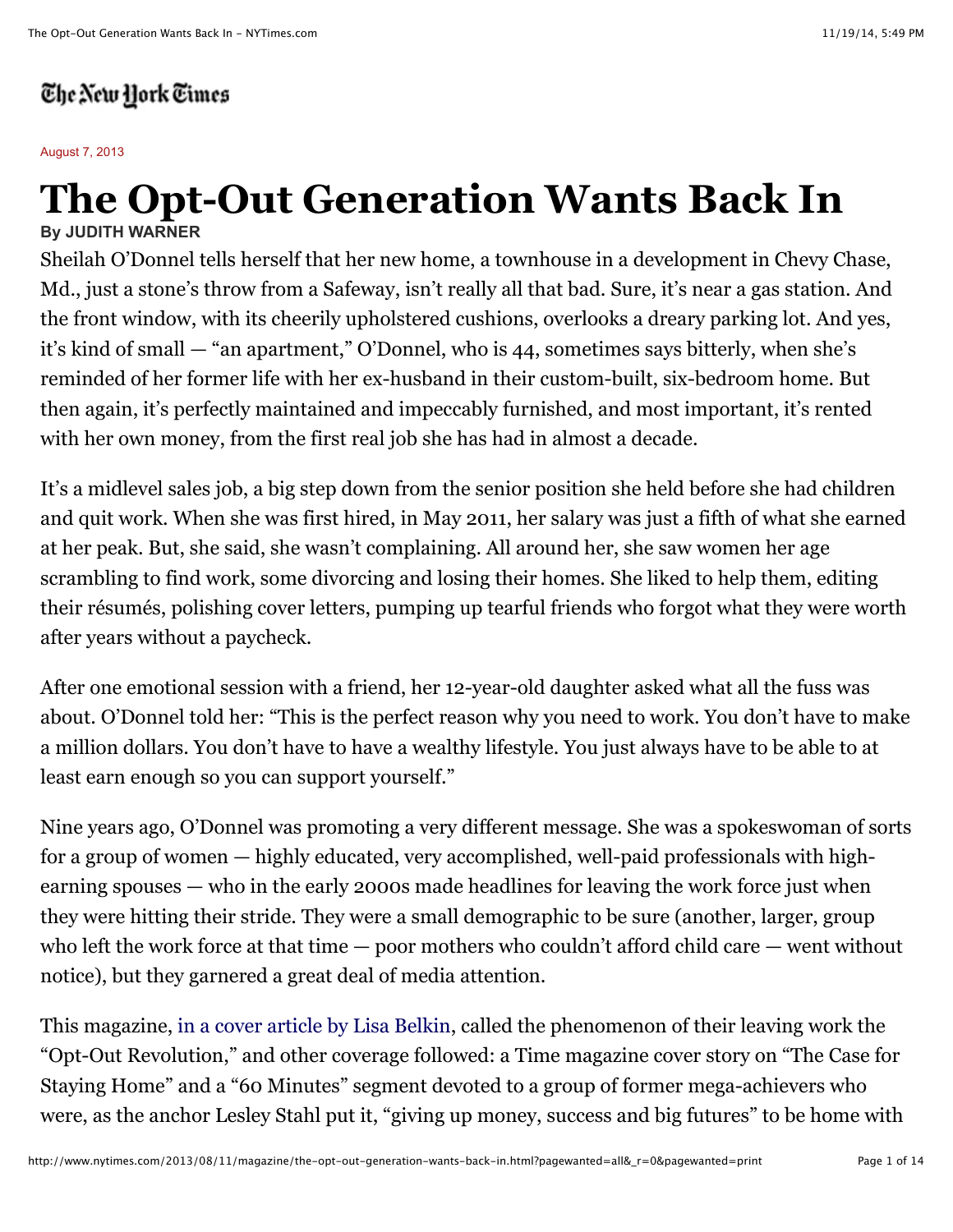## their children.

O'Donnel, featured in the "60 Minutes" story pushing a stroller, was, in some ways, an unlikely voice of the opt-out revolution. She had been proudly working since she was 15, when she had a job as a coat-check girl. By 17, she was buying clothes and books and food — and sometimes even paying her family's electric bill — through jobs that included waitressing and pedaling tourists around downtown Columbus, Ohio, on a pedi-taxi.

She worked her way through Ohio State and, eager to pay off her college loans, got a job selling copiers. She eventually landed in a competitive training program at Oracle, the technology company, where she rose quickly through the ranks, ending up in the top 5 percent of the sales force. She also met the man who would become her husband, Mark Eisel — an up-and-comer in management. They worked hard and became well off. At her peak, O'Donnel was earning \$500,000 a year.

But after her first two children were born, O'Donnel's travel for work became more difficult. She gave up a quarter of her earnings in exchange for working three days a week, but felt marginalized, her best accounts given to others, meetings often scheduled on her days out of the office. "I felt like a second-class citizen," she said.

Even with the reduced schedule, the stresses of life in a two-career household put an overwhelming strain on her marriage. There were ugly fights with her husband about laundry and over who would step in when the nanny was out sick.

" 'All this would be easier if you didn't work,' " O'Donnel recalled her husband saying. "I was so stressed," she told me. "I said, 'This is ridiculous.' We'd made plenty of money. We'd saved plenty of money." She quit her job, trading in a life of business meetings, client dinners and commissions for homework help, a "dream house" renovation and a third pregnancy. "I really thought it was what I had to do to save my marriage," she said.

But the tensions in her marriage didn't improve. The couple's long-term issues of anger, jealousy and control got worse as O'Donnel's dependency grew and a sense of personal dislocation set in. Without a salary or an independent work identity, her self-confidence plummeted.

"I felt like such a loser," she said. "I poured myself into the kids and soccer. I didn't know how to deal with the downtime. I did all the volunteering, ran the auctions. It was my way of coping."

Five years after leaving her Oracle job, O'Donnel began volunteering for Girls on the Run, a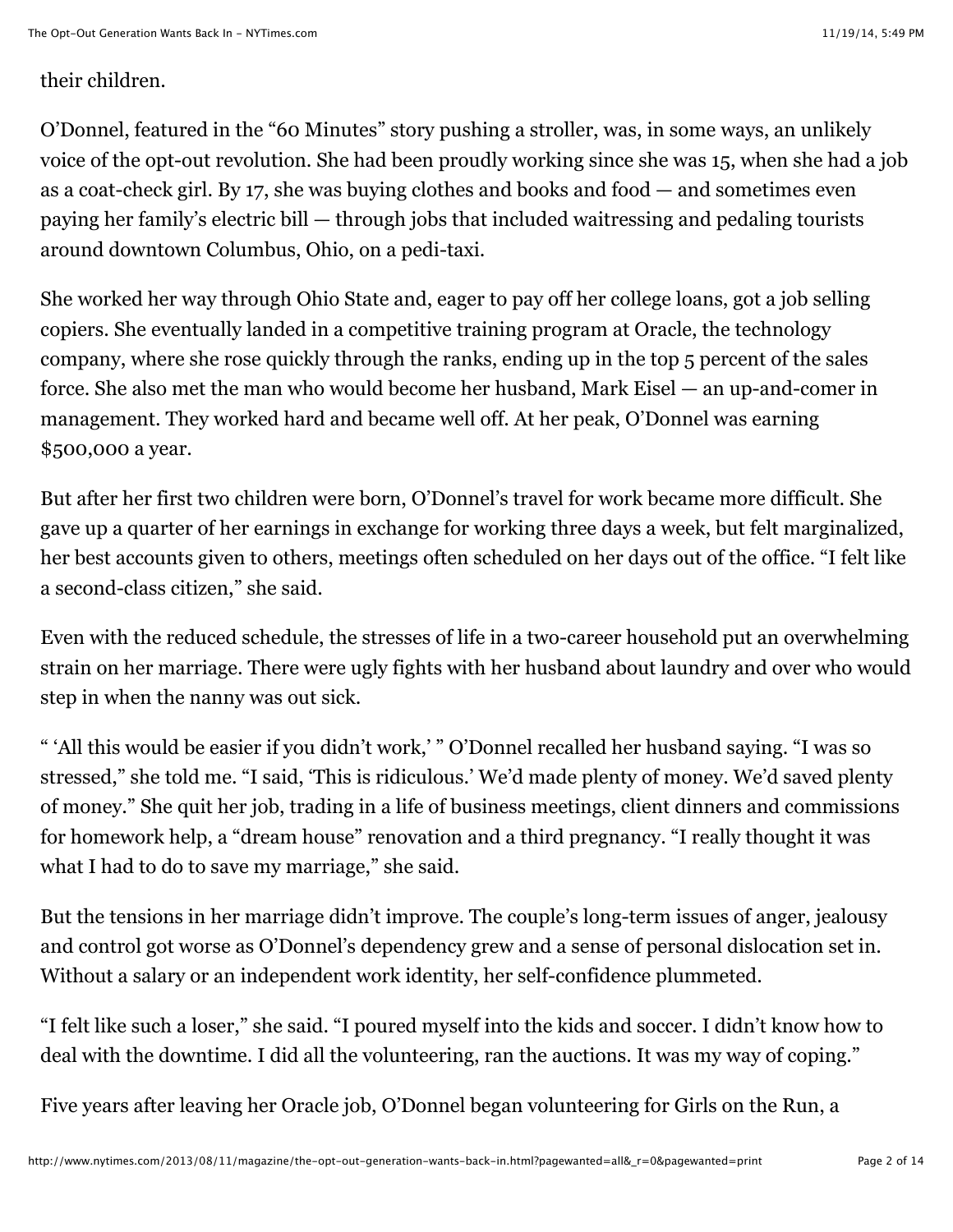nonprofit group devoted to girls' emotional empowerment and physical well-being, and was eventually hired part time, at low pay. She loved the work. The organization's message, about respecting yourself and surrounding yourself with people who appreciate you, resonated with her. "I started feeling very devalued when I was with him," O'Donnel said of her husband, "but when I was doing all this nonprofit stuff, I felt great."

O'Donnel and Eisel agree the job drove a destructive wedge between them. "I look back on it as the beginning of the end of our marriage," Eisel said when we talked by phone last month. "Once she started to work, she started to place more value in herself, and because she put more value in herself, she put herself in front of a lot of things — family, and ultimately, her marriage."

O'Donnel's family encouraged her to leave. But with three young children and no means of support, she couldn't see a way out. Eventually, after a particularly bad fight, she went to see a lawyer.

"He said, 'Before you do anything, you get a job,' " she recalled. "I said, 'Everyone I spoke with said you don't get a job because your spouse will have to pay less in alimony and child support.' He said, 'You have to look at the next 30 years of your life, and if you're in control of the situation, and you have a job that's paying you money, he's going to be far less powerful over you in the process.'"

A few weeks later, O'Donnel separated from her husband. She soon ran into an old Oracle colleague in a doctor's waiting room. The woman was working at Monster.com, the employment Web site, and encouraged O'Donnel to get in touch. One former Oracle connection led to another. O'Donnel found that her reputation — 11 years out — was still intact, and she was quickly offered a job. But while she waited for her first paycheck, she found herself with no access to cash. She took a big chunk out of her old 401(k) and borrowed money from her sister. It was "the scariest time in my entire life," she told me when we first spoke last summer.

What had been a nasty divorce was entering its end stages and the "60 Minutes" interview had come up. When O'Donnel saw the video again, the image of her younger self, giving up her job and proclaiming the benefits of staying at home haunted her. "I was this woman who made this great 'choice,' " she said, sadly. "It wasn't the perfect fairy-tale ending."

**I reached out** to O'Donnel — and nearly two dozen other women — because I was curious, after 10 years and many, many "why women still can't have it all" debates, to know what happened to the mothers who gave up promising careers in the late 1990s and early 2000s to be home with their children.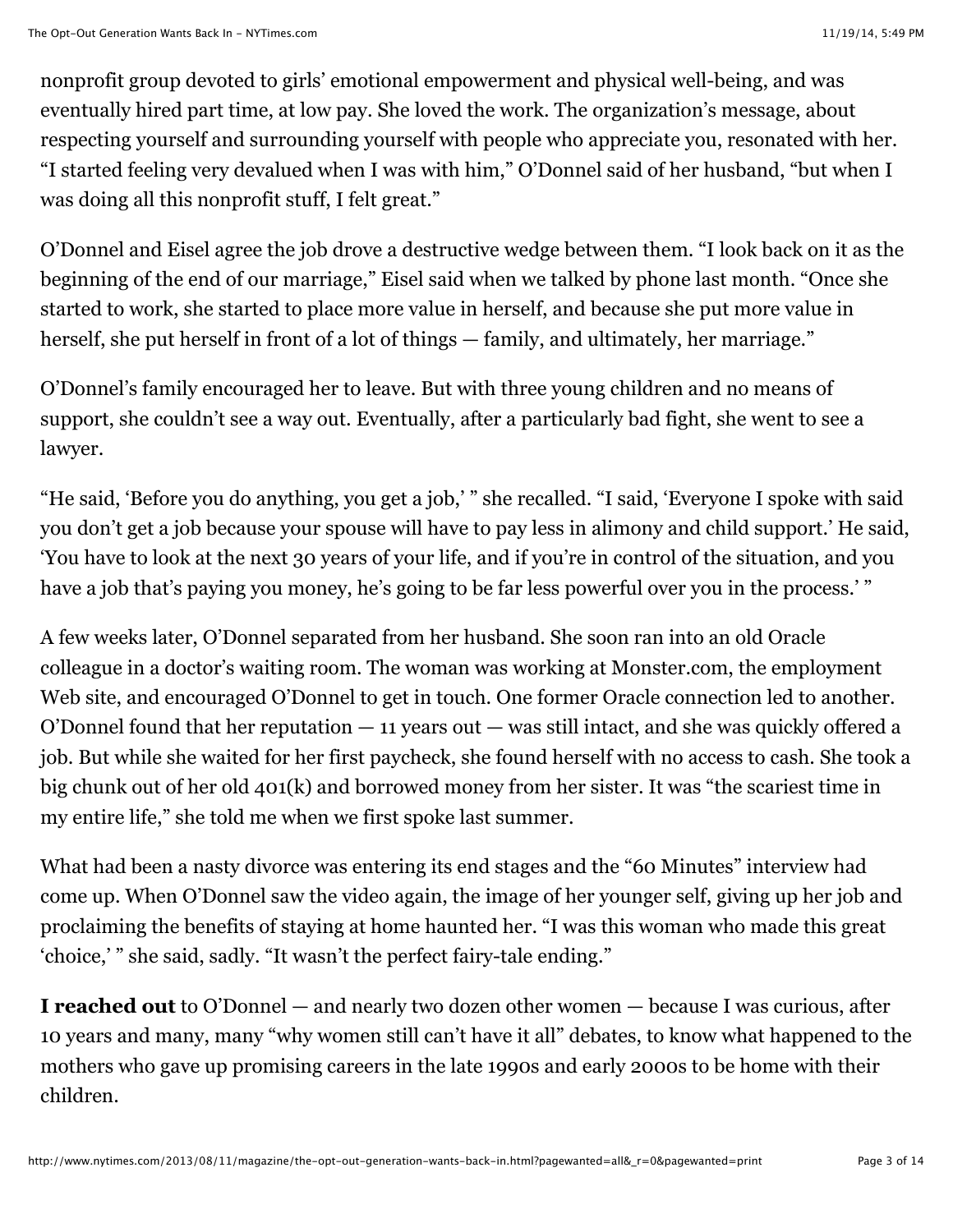The economic landscape had changed greatly since these women — buoyed by their prestigious jobs and degrees, supported by their high-earning husbands, secure in their abilities to shape a new life worthy of their past successes — first decided to leave work and head home. In the years they were out of the work force, many of the professions they left contracted and changed; even once rock-solid fields like law were becoming insecure in ways that no one had previously thought possible.

The culture of motherhood, post-recession, had altered considerably, too. The women of the optout revolution left the work force at a time when the prevailing ideas about motherhood idealized full-time, round-the-clock, child-centered devotion. In 2000, for example, with the economy strong and books like "Surrendering to Motherhood," a memoir about the "liberation" of giving up work to stay home, setting the tone for the aspirational mothering style of the day, almost 40 percent of respondents to the General Social Survey told researchers they believed a mother's working was harmful to her children (an increase of eight percentage points since 1994). But by 2010, with recovery from the "mancession" slow and a record 40 percent of mothers functioning as family breadwinners, fully 75 percent of Americans agreed with the statement that "a working mother can establish just as warm and secure a relationship with her children as a mother who does not work." And after decades of well-publicized academic inquiry into the effects of maternal separation and the dangers of day care, a new generation of social scientists was publishing research on the negative effects of excessive mothering: more depression and worse general health among mothers, according to the American Psychological Association.

I wondered if these changes affected the women who opted out years ago. Had they found the "escape hatch" from the rat race that one of Belkin's interviewees said she was after? Were they able, as a vast majority said they had planned, to transition back into the work force? Or had they, as the author Leslie Bennetts predicted in her 2007 book, "The Feminine Mistake," come to see that, by making themselves financially dependent upon their men — particularly at a time when no man could depend upon his job — they had made a colossal error?

The 22 women I interviewed, for the most part, told me that the perils of leaving the work force were counterbalanced by the pleasures of being able to experience motherhood on their own terms. A certain number of these women — the superelite, you might say, the most well-off, with the highest-value name-brand educational credentials and powerful and well-connected social networks — found jobs easily after extended periods at home. These jobs generally paid less than their previous careers and were less prestigious. But the women found the work more interesting, socially conscious and family-friendly than their old high-powered positions.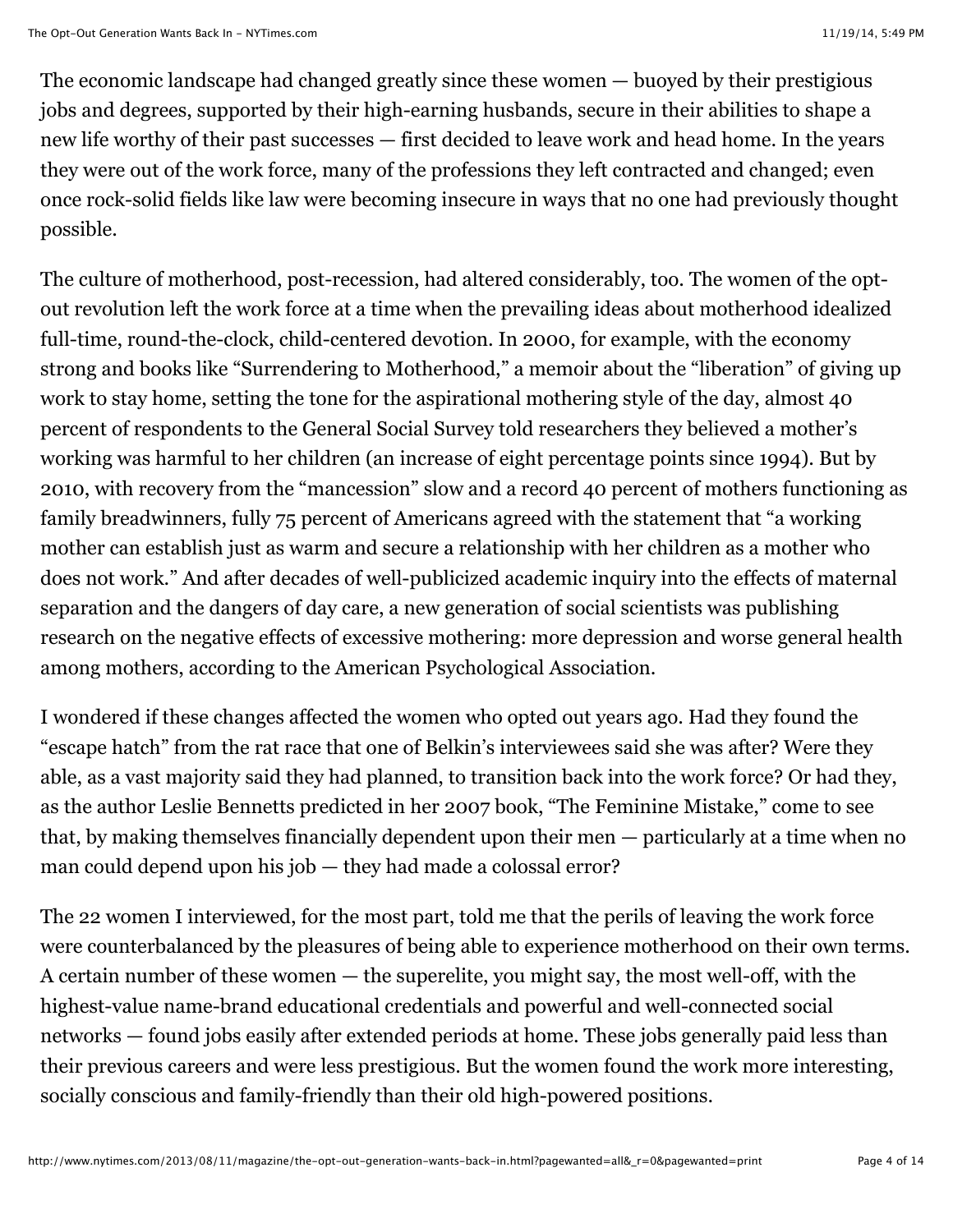Pamela Stone, a professor of sociology at Hunter College and the author of the 2007 book "Opting Out? Why Women Really Quit Careers and Head Home," heard many similarly glowing stories. In the early 2000s, she spent considerable time interviewing 54 well-off married mothers drawn primarily from the alumnae networks of several highly selective colleges and universities "who had navigated elite environments with competitive entry requirements," as she described them in her book. Now she's updating her research and has reached about 60 percent of her interviewees, twothirds of whom have returned to work — their decisions sometimes prompted by their husbands' somewhat reduced earnings, post-recession. "What I heard repeatedly was 'The job found me' or 'The job fell into my lap,' " she told me.

Among the women I spoke with, those who didn't have the highest academic credentials or highestpowered social networks or who hadn't been sufficiently "strategic" in their volunteering (fundraising for a Manhattan private school could be a nice segue back into banking; running bake sales for the suburban swim team tended not to be a career-enhancer) or who had divorced, often struggled greatly.

When Lisa Belkin attempted to reach out this spring to the women she interviewed in 2003, she found a similar mixed picture. Many of the women declined to talk about their lives; a few would talk only if they were not identified. Among those willing to speak with her, she found one out-andout success story — a woman who volunteered at high levels during her years at home and maintained her social network; she was now assistant dean for student affairs at the Emory University law school. There was one woman who didn't need a high salary, which helped her as she re-entered the post-recessionary work force; she found a part-time job in TV — the field that she left more than a decade earlier, when she wasn't able to work out a flexible schedule. "The world had changed in her favor; the part-time work they wouldn't give her is now what they were willing to give," Belkin told me. One woman was divorced and had scrambled to find her financial footing; two others were "trying to find their way," Belkin said.

Sylvia Ann Hewlett, an economist and the founding president of the Center for Talent Innovation in New York, surveyed thousands of women in 2004 and after the financial crisis in 2009. She has found that roughly a third of "highly qualified women" leave their jobs to spend extended time at home. Though her subjects were all women with graduate degrees or bachelor's degrees with honors, they didn't necessarily have the elite credentials of the women in Stone's research and many reported having a difficult time transitioning into the work force.

Most of the women, Hewlett found, stayed home longer than they had hoped. Eighty-nine percent of those who "off-ramped," as she puts it, said they wanted to resume work; but only 73 percent of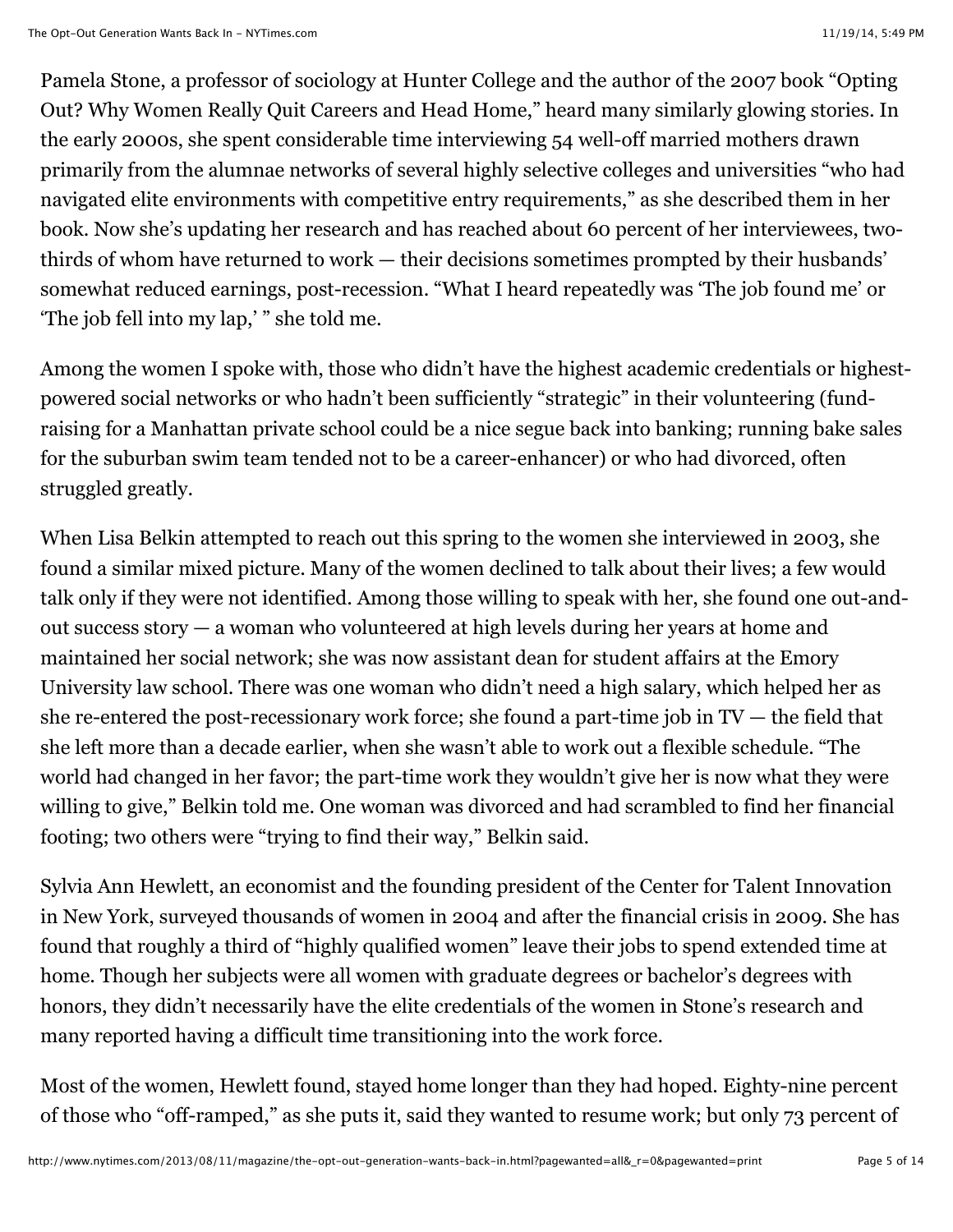these succeeded in getting back in, and only 40 percent got full-time jobs. "It was distressingly difficult to get back on track," Hewlett told me. In addition, the women Hewlett surveyed came back to jobs that paid, on average, 16 percent less than those they had before. And about a quarter took jobs with lesser management responsibilities or had to accept a lower job title than the one they had when they left. The impact of those sacrifices, Hewlett noted, was in many cases amplified after the financial meltdown, when 28 percent more of the women she surveyed reported that they had a nonworking spouse at home.

But money was not the primary focus of the women I spoke with — whether they needed more of it or not. Rather, what haunted many of them, as they reckoned with the past 10 years of their lives, was a more unquantifiable sense of personal change. They had been supremely self-confident when they took the "plunge into full-time motherhood," as a former high-level corporate lawyer put it to me. (Like a few of the other women I talked to, she didn't want to be identified — she was newly reemployed and didn't want attention brought to her years out of the work force.) Many even spoke of it as a unique post-feminist adventure — "Real women's empowerment is being able to do what you want to when you want to," Amy Cunningham Atkinson, a Yale graduate and former "60 Minutes" producer (and 2004 Lesley Stahl interviewee), told me. But now they were learning that some things were beyond even their prodigious powers of control.

**I first met** Carrie Chimerine Irvin in Washington in the early 2000s, when I was researching a book on the American culture of motherhood. A graduate of Brown University and the John F. Kennedy School of Government at Harvard, Carrie, who is 47, worked for the better part of a decade doing educational-policy research. She liked the work, but it wasn't a real calling, and in 1998 she dropped out to take care of her two daughters.

Like most of the women I spoke with at the time, Carrie was totally absorbed by her children, tired, often frazzled and anxious about her worth as a mother. Yet, even among her cohort of devoted supermoms, she was a standout. She cooked healthful meals and concocted clever art projects, arranged play dates and drove to lessons, hosted creative birthday parties and planned inspired family vacations. She decorated



Jeff Brown for The New York Times Carrie Chimerine Irvin at home in Bethesda, Md.

her home for every holiday. She oversaw a large yet tastefully cozy house renovation. She did a turn in all the top parent leadership positions at her daughters' prestigious preschool. And she made sure no grandparent went a year without an updated album of family photos.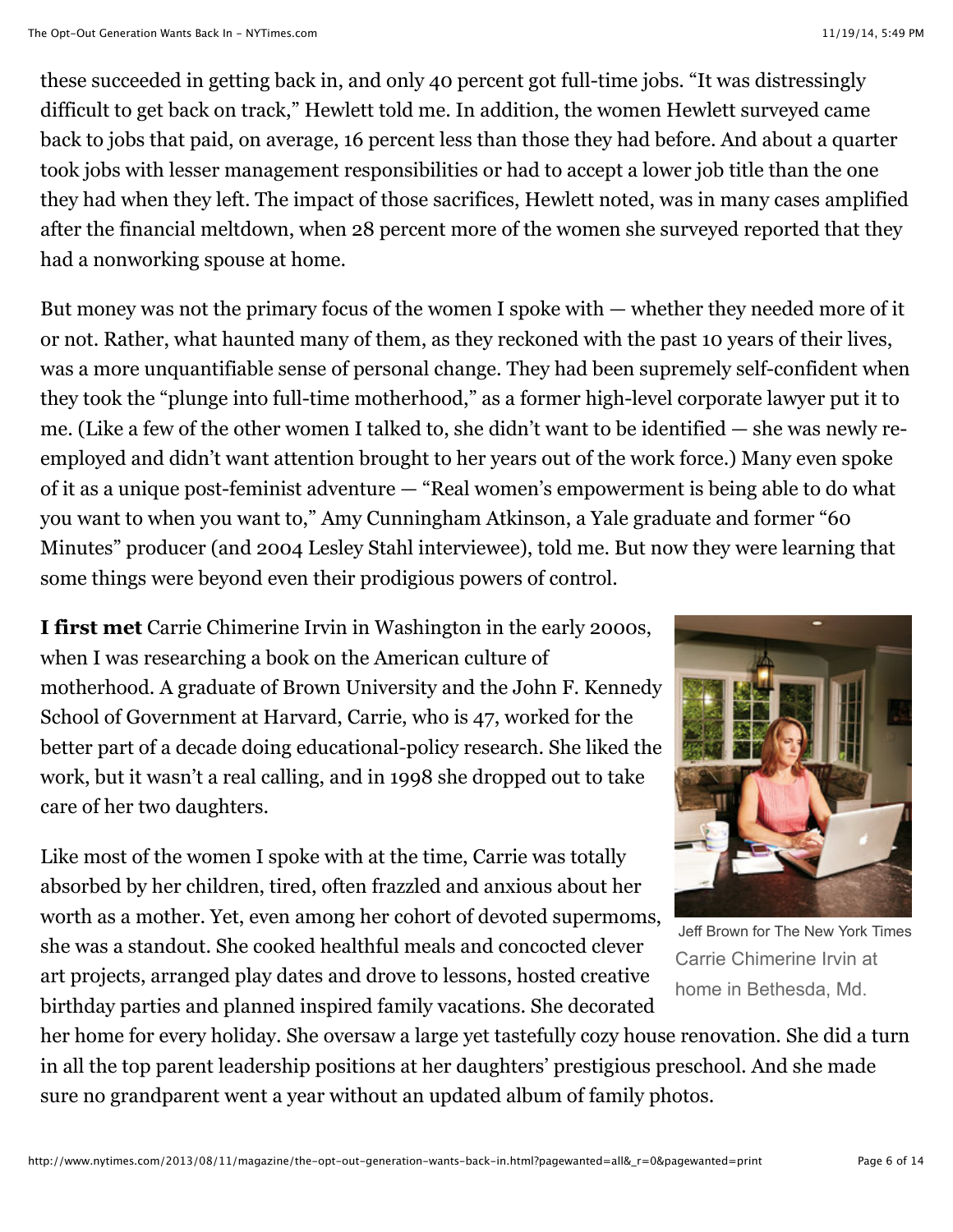She made the decision to leave work almost without a backward glance. It was what she wanted. It was what her husband, Stuart, a lawyer, wanted. "It didn't feel like a sacrifice," she told me last summer when we reconnected, after a gap of almost 10 years. "I wasn't even sure what I wanted to be when I grew up. I knew I was a mom. In my family, even before we had kids, I was such a caretaker. I loved having a home. I really took care of Stuart. It felt like a natural extension of that."

As the girls grew older, however, Carrie started to feel that the unstated bargain the couple had struck — her husband earning the money, Carrie keeping their home — was problematic. She had no issue doing full-time child care; that was a labor of love. But housekeeping? That was another matter. She resented that the couple's mutual mess was now seen as *her* concern.

"I had the sense of being in an unequal marriage," she told me. "I think he preferred the house to be 'kept' in a different kind of way than I was prepared to do it. If I had any angst about being an overeducated stay-at-home mom, it was not about raising the kids, but it was about sweeping."

She came to think that returning to work would not only be good for her, but also healthy for her marriage. She chose her words carefully as she related this turning point in her life: "My husband was getting impatient," she said. "I think he was worried I wasn't yearning for a career again. He'd come home at night, and I'd want to talk about what was going on at school and with the other parents, and I'd get frustrated he was not finding it more engrossing. I think he felt even more than I did that it would be good for me to have something professional, that I'd be more fulfilled as a whole person if I was pursuing some career goals."

With middle school on the horizon for her daughters, Carrie started working the contacts she made as a self-described "professional volunteer" operating among Washington's most-powerful parents. Very quickly, the effort paid off. "Friends who were former colleagues said, 'When you're ready, come.' So sight unseen, I got work. I didn't have to do a résumé — nothing," she said. She was first offered part-time consulting; then, eager to move on, she reached out to a contact at the Gates Foundation whom she met when she was chairwoman at her daughters' preschool. The contact had become the founding board chairman of a charter school, and he invited Carrie to tour it. She and her husband, who had just joined the board of another charter, hit it off with another man they met on the tour. Conversations followed about the need for board members for Washington's charter schools with the skills and knowledge to make them successful. They came up with an idea: Why not create a nonprofit organization to recruit people to serve on the school boards and train them to be good board members so they could support the charter-school effort in the most productive, results-oriented way? Irvin began running the company part time during school hours from her sunny, renovated kitchen, splitting the work with another well-pedigreed stay-at-home mother.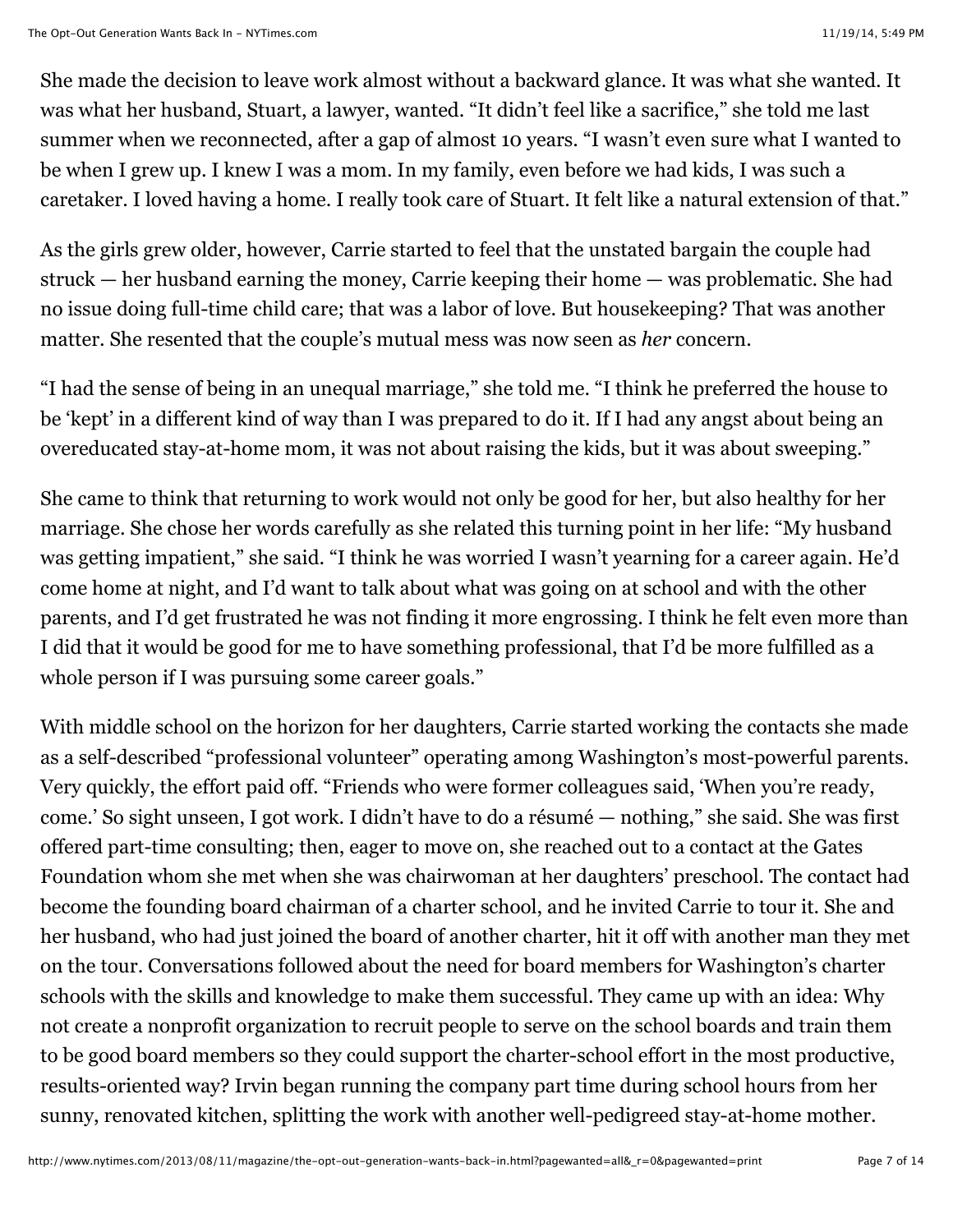The seed money came in. Carrie's network of connections continued to build. And in two years she and her partner, Simmons Lettre, raised \$1.2 million, hired staff members and rented office space for their new nonprofit company, Charter Board Partners.

I visited Carrie there last summer, one evening when a work dinner kept her in the city unusually late in the day. White boards were marked with colorful, enthusiastic-looking flourishes, and the young, ethnically diverse, heavily female, earnest and friendly staff members were heading home for the night. Irvin, in a crisp summer dress, her light brown hair falling neatly at her shoulders, showed me around. She was excited, revitalized, virtually glowing, like a person in love. "I'm so energized by our success," she told me. "I feel like I'm fulfilling the professional potential that I never did before. I feel smart. I feel successful. I feel like I escaped a whole slog level of my career. I got to stay home with my kids and yet I got to come back to a leadership position. And I'm earning a living."

She was doing it all without dropping any of her maternal duties — not school pickup, not homework, not dinner, not party planning, not even those photo books for the grandparents. She had a housekeeper now for the heavy cleaning. But she still pushed herself to provide the special little touches at home, like making sure her kitchen counter always had a bowl of "seasonably appropriate" candy — even if that candy, to her great annoyance, was now perpetually buried under a pile of unsorted junk.

She acknowledged that what she was trying to do was impossible. "The pace at which I'm living right now is unsustainable," she told me. She tried her absolute best to cut things that weren't strictly essential. She almost never saw friends, rarely exercised and was trying to trick her body into running faster on fewer hours of sleep. Something had to give — and, unfortunately, that something was shaping up to be time with her husband.

When I visited her one morning this winter after her children and husband had left for the day, she told me that in their early years, she and Stuart traveled to Japan, shared books, interests and ideas. Even after their daughters came along, they had been sure to find ways to spend time together as a couple. They watched TV for a precious hour or so of decompression each night, after the girls went to bed. They talked together late, digesting their days. By this winter, however, they spent their evenings on separate floors, she downstairs in the kitchen, on her computer, catching up on the work she missed during her hours of caring for the children; he, upstairs, watching TV alone.

Carrie said the situation was in many ways unfair: she had been able, twice, to live her dreams,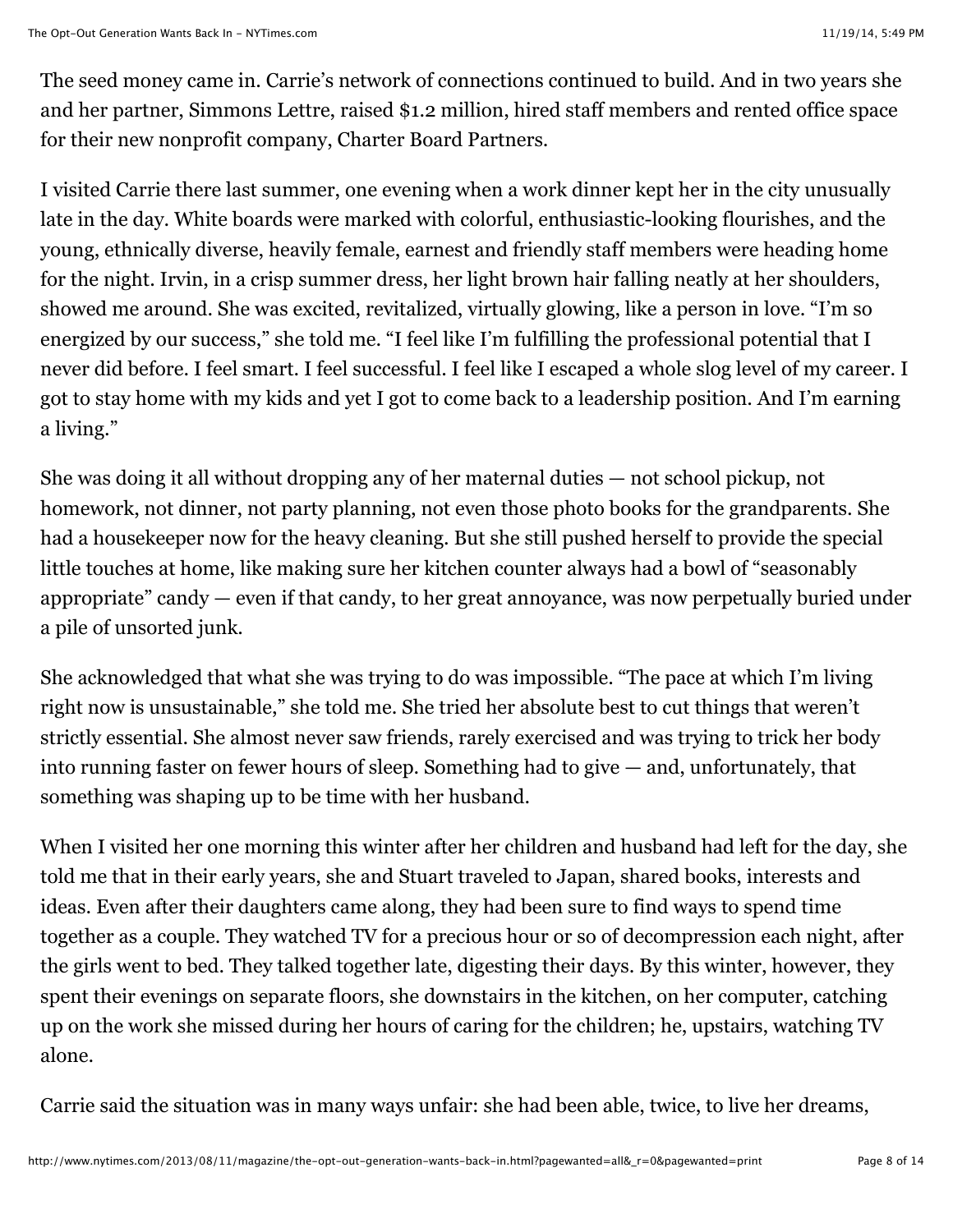with her husband's encouragement, first as an at-home mother, then as a start-up visionary, while Stuart's steady job made it all possible. And he had to adjust to the loss of her attention when she first shifted it to their daughters and then to her new job.

Their situation was common enough among middle-aged, overtaxed, professional working parents. Stuart was hardly the first man to find himself sidelined either by his wife's devotion to her children or her dedication to work or both. But knowing that their story was playing out in households all around them didn't make their readjustment to life as a working couple any easier. "I think a big issue is that we both want to be taken care of at the end of the day, and neither of us has any energy to take care of the other," Carrie said. "It's the proverbial 'meet me at the door with a martini and slippers.' Don't we all want that? A clean house and someone at the door? I think when I wasn't working I had some guilt that that wasn't me, but now I want to be that other person. . . . When you're absolutely exhausted, it's hard to be emotionally generous."

**At a time when** having a "good" job means working 50-plus hours a week, in addition to weekends and tech-tethered evenings, it's not surprising that, if both spouses work, it can often feel as if neither is ever truly home. And that desire to be emotionally present at home, Pamela Stone, the sociologist, told me, became more pressing over time for the women she interviewed, reshaping their ambitions when they decided to go back to work.

While two-thirds of the women she reinterviewed originally worked in male-dominated professions like banking or corporate law, now only a quarter are employed in traditionally masculine and hard-driving fields. The rest chose more female-dominated, and far less lucrative, "caring, nurturing occupations" like teaching or nonprofit work, Stone said. Only one of the women she interviewed had returned to her former employer (in a "vastly different capacity, much diminished," she said); and all have scaled down their ambitions.

"The longer they're home, the more they continue the trajectory toward something different," Stone told me. "They have greater appreciation of some of the values of home and connectivity, which were somewhat alien to them in their high-flying professions."

The women's husbands, Stone said, were often changed by their wives' years at home, too. In her first round of research, in the early 2000s, she said, the women she interviewed reported that their husbands were studiedly neutral on whether they stayed in the work force or came home. "Almost to a woman, they said, 'My husband said, "Whatever you want to do," ' " she told me.

Ten years later, in her second round of research, things were different. While 23 percent of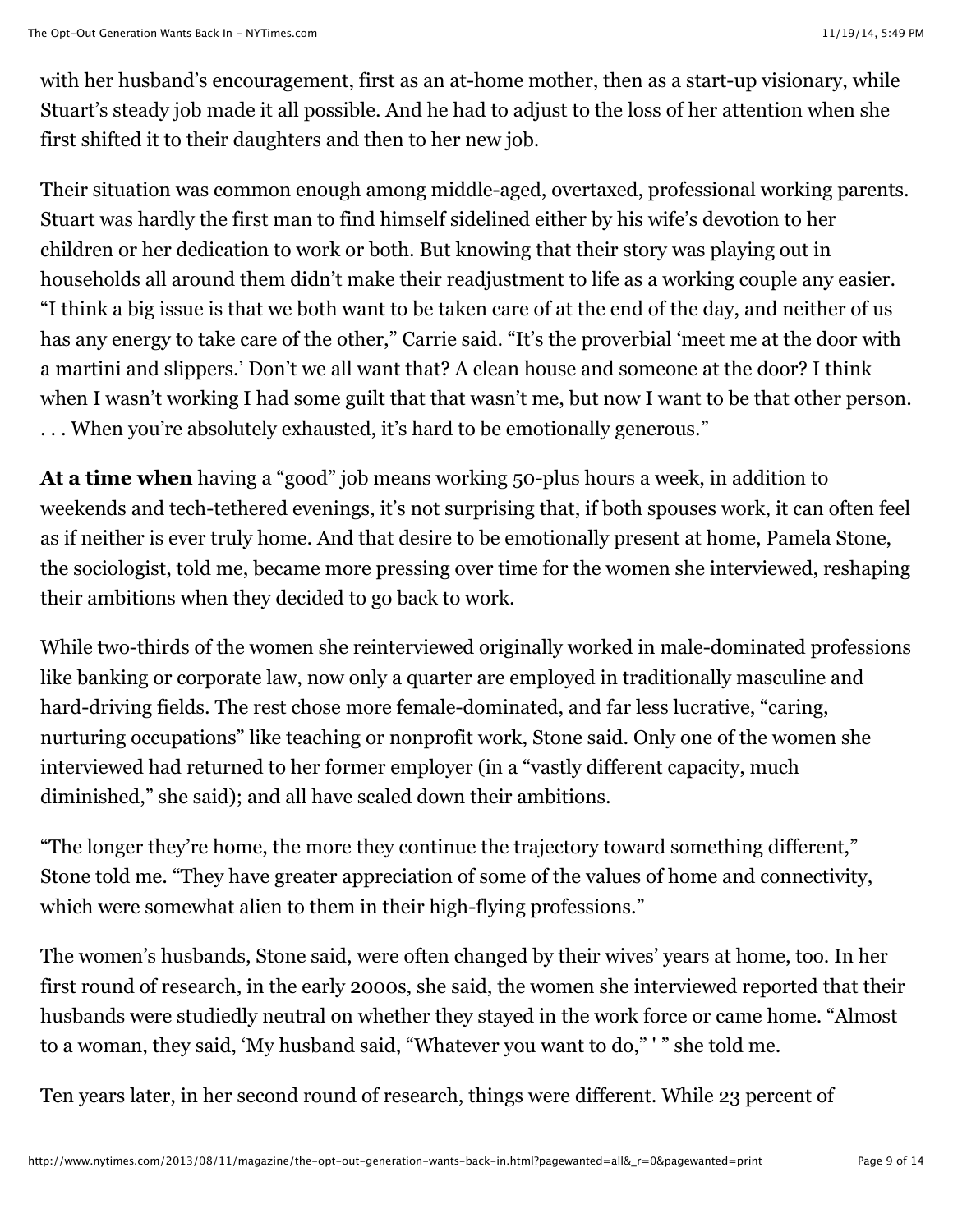Hewlett's women, post-recession, said their husbands were worried financially, and 30 percent said their husbands were "envious or angry" about their decision not to work, many of Stone's high-earning husbands came, over time, to want their wives to stay home. "This round, I'm hearing more, 'My husband really prefers that I be home,' " Stone said of her recent talks with those women. "They say, 'It's a big surprise: we've really gone to a very traditional household now.' "

Many of the women I spoke with were troubled by the gender-role traditionalism that crept into their marriages once they gave up work, transforming them from being their husbands' intellectual equals into the one member of their partnership uniquely endowed with gifts for laundry or cooking and cleaning; a junior member of the household, who sometimes had to "negotiate" with her husband to get money for child care.

The husbands hadn't turned into ogres. Their intent was not to make their wives feel lesser. But when traditional gender arrangements were put into place, there was a subtle slide into inequality. "The dynamic changes," said Hope Adler, a former manager at the professional-services firm KPMG who spent 10 years at home full time with her four children before starting work again and choosing to take a much-lower-paying job at a smaller consulting firm that allowed her to work some of the time from home. "When I worked at KPMG we did 50/50," she said. "We were making equal money. Then once I started staying home, I was doing laundry, dinner. . . ." But once she started working again, the expectations remained the same. "There just doesn't seem to be a way to go back," she said.

**Kuae Kelch Mattox** and her husband, Ted — she a former producer for NBC News, he a multimedia consultant — met 27 years ago when they were in their early 20s. She was home from Howard University for the summer in Philadelphia; he was working with some former Temple University football teammates as a bouncer at a private club. They were equally educated and equally ambitious.

Before they were married, they made a neatly egalitarian deal: whenever one of them got a really good job, the other one would move to follow. Ted followed Kuae, first to Miami, where she worked as a reporter for The Miami Herald. Then to Chicago, when she landed a spot in a producertraining program on "The Oprah Winfrey Show." Then he got a job with Sony outside New York City, and she followed him there, went to the Columbia University School of Journalism and eventually landed at NBC.

They shared the laundry, the cooking, the cleaning and, eventually, the care of their children. But as Ted climbed the business side in television and Kuae stayed in editorial, their professional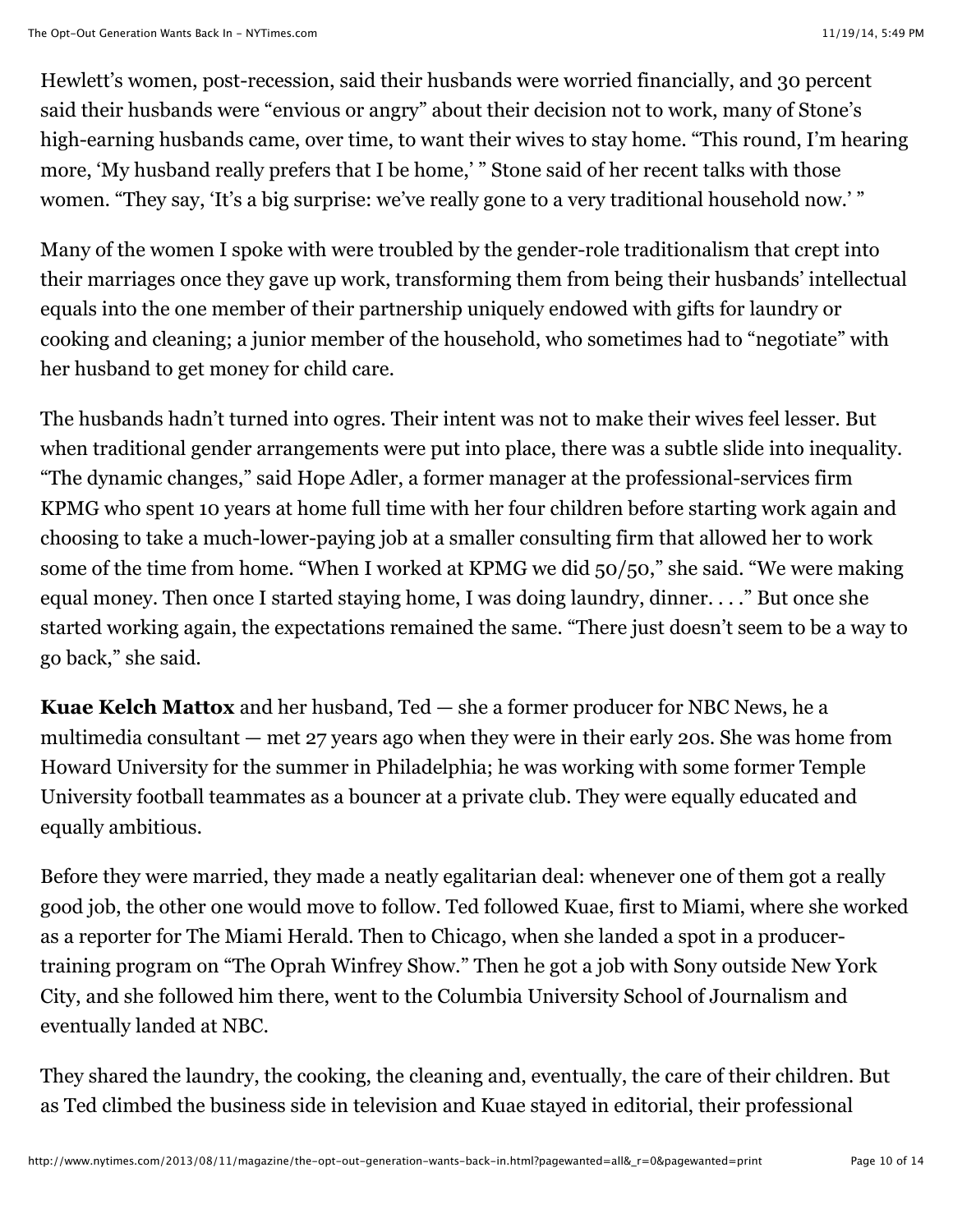fortunes diverged. His salary took off as he surfed the wave of the online revolution, while hers stagnated in old-fashioned TV. His opportunities expanded, and hers shrank.

It wasn't hard for Kuae, who is 47, to leave her job and stay home after the Mattoxes' second child was born. Her mother died when their first child was just 9 months old — a loss that made Kuae feel the daily separation from her daughter all the more acutely. She came to resent the packed suitcase she kept in her office so she could jump on a plane on a moment's notice if a big story broke. The lure of travel wasn't exciting anymore; it just seemed like lost time.

Kuae's mother — like all the black mothers Kuae knew as a child — had worked. She was a highschool drama teacher and speech therapist and was home late afternoons and had vacations off with her children. But after her death, Kuae learned from her father that her mother had always wished she could have spent more time with her children. She didn't want to die with similar regrets. It was 2000, Ted, now 49, was heading up multimedia publishing and new-business development for Consumer Reports and earning a very good living. When they moved from the city to the suburbs, they took care to buy a house that they could pay for, if needed, on just one salary. She had the privilege  $-$  and she knew it was a privilege  $-$  to jump.

Friends and family were surprised: as an upper-middle-class African-American woman, didn't she have an obligation to climb the career ladder? She countered that being able to stay home was another stage in the evolution of the American dream in which each generation does better than its predecessor. Didn't she have a responsibility to her children to be as devoted to the emotional work of keeping a family thriving as the well-off white mothers in town?

"I was very conscious as an African-American mother that my children didn't fall into this achievement gap," she told me. "I wanted to physically be there for them and be a really strong advocate for them."

She became involved in Mocha Moms, a national nonprofit support group for stay-at-home mothers of color, and eventually became its president, a volunteer position. Over all, she says, her 13 years at home have been the most rich, meaningful and "transformative" period in her adulthood. But without question, she has paid a price along the way, in lost income most glaringly. The nonearning "season" in her life, as Mocha Mom members like to put it, was supposed to last just a few years. Getting back into journalism after more than a decade proved much harder than Kuae ever imagined; she started putting out feelers for work not long after exiting and had spent two years looking in earnest, without luck, when we first started talking last summer.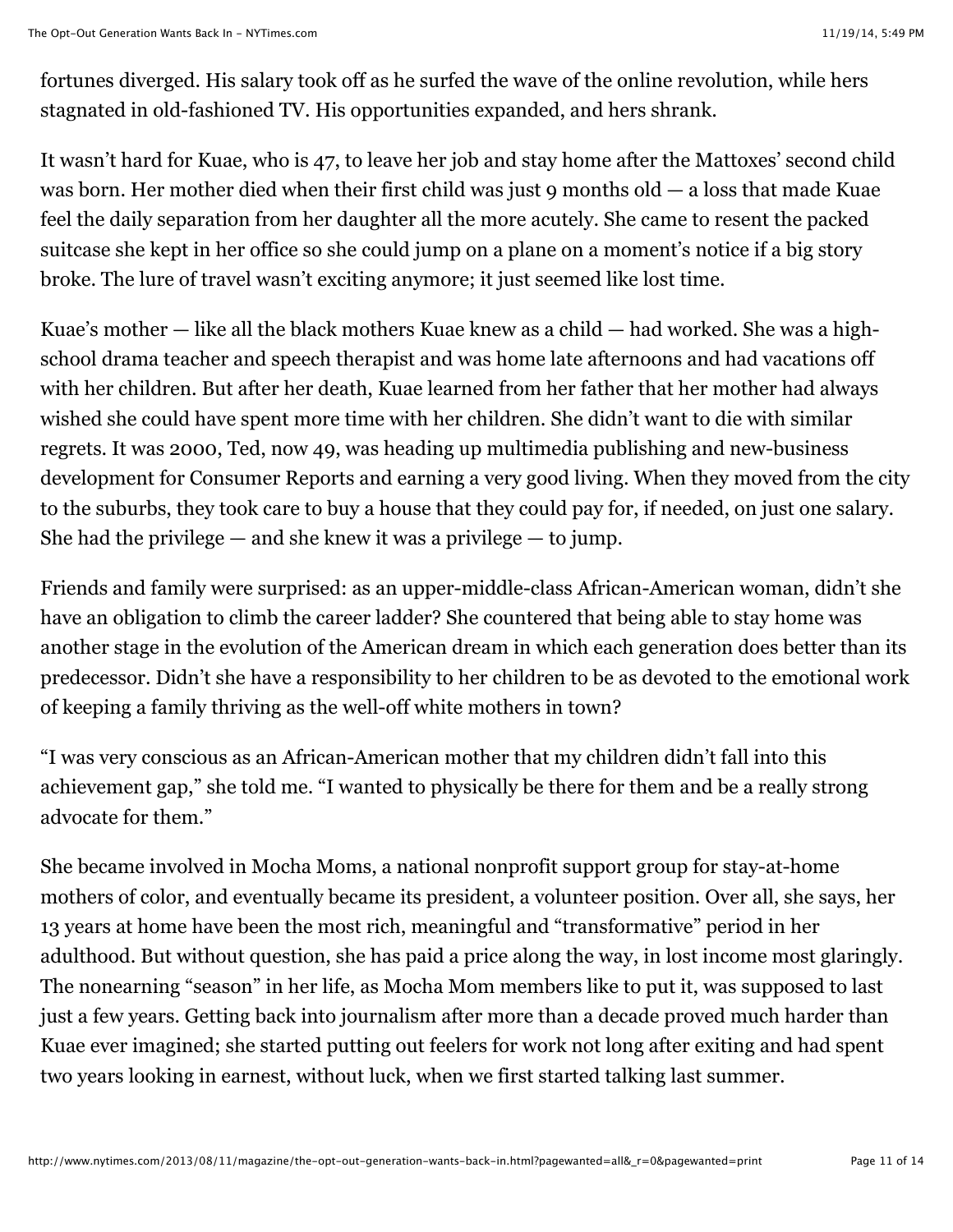When I met with Kuae and Ted in their home just after Christmas, she had recently finished a short-term seasonal stint in the men's department at Macy's. Ted's consulting business was down almost 25 percent in the wake of the recession, and the Macy's job had helped buy Christmas presents.

"I lose sleep and have great anxiety over the thought that we have three kids who are three years apart in age and we'll be paying for 12 years of college," she said over bagels and cream cheese in the Mattox's sunny wood-paneled dining room. "Every time my daughter says, 'I'll be out of here in two years,' is every time I go to bed at night and say: 'Oh, my God. Can we sustain what we need for her and for the other one and for the other one and us and everything else?'"

The children needed braces, sports equipment, summer camps. The car needed work, and the house — a solid four-square fixer-upper in various stages of fixed-uppedness — needed repairs.

And Ted had kind of had it. Here he was, he said while coming and going from the kitchen where he was making French toast for the Mattox's youngest child, earning the household income, helping drive the kids around, pitching in on laundry, housekeeping and cooking, while Kuae, in his eyes, was blithely giving her time away — free — to a volunteer organization. He's a numbers guy, he said. From his perspective, the numbers pertaining to what he called her at-home "journey of self-discovery" just didn't add up to be a very good deal for him or any husband whose nonearning wife still expects to split household drudgery 50-50.

Ted's expectations were formed by his own mother, a stay-at-home mom in an age in which the identity had no such title, whose "whole goal her entire life," he said, "was to make sure her boys had a clean house, clean clothes and were well fed." Given this, it seemed natural to him that Kuae, as a self-proclaimed stay-at-home mother, might want to try putting some more time into their home. Into things like "the shuttling of kids, the picking up the house, the laundry, the shopping." Even, he ventured further, "balancing checkbooks, cleaning, setting up the home Wi-Fi, fixing an appliance or whatever." A hoot of laughter from Kuae greeted the end of this task list.

He continued: "Being the kind of person I am, Type A, wound, always going after something, I wonder what I could have done, having 12 years to sort of think about what I want to do. I sometimes think, Wow, I could have been an astronaut in 12 years, or I could have been something different that I'd really enjoy and that I never was afforded the financial opportunity or the time or the resources to enjoy. Maybe call it jealousy. Maybe envy. What could I have been in 12 years of self-discovery? I'll go out on a limb and say: 'I'd like to try it. It looks pretty good to me.' "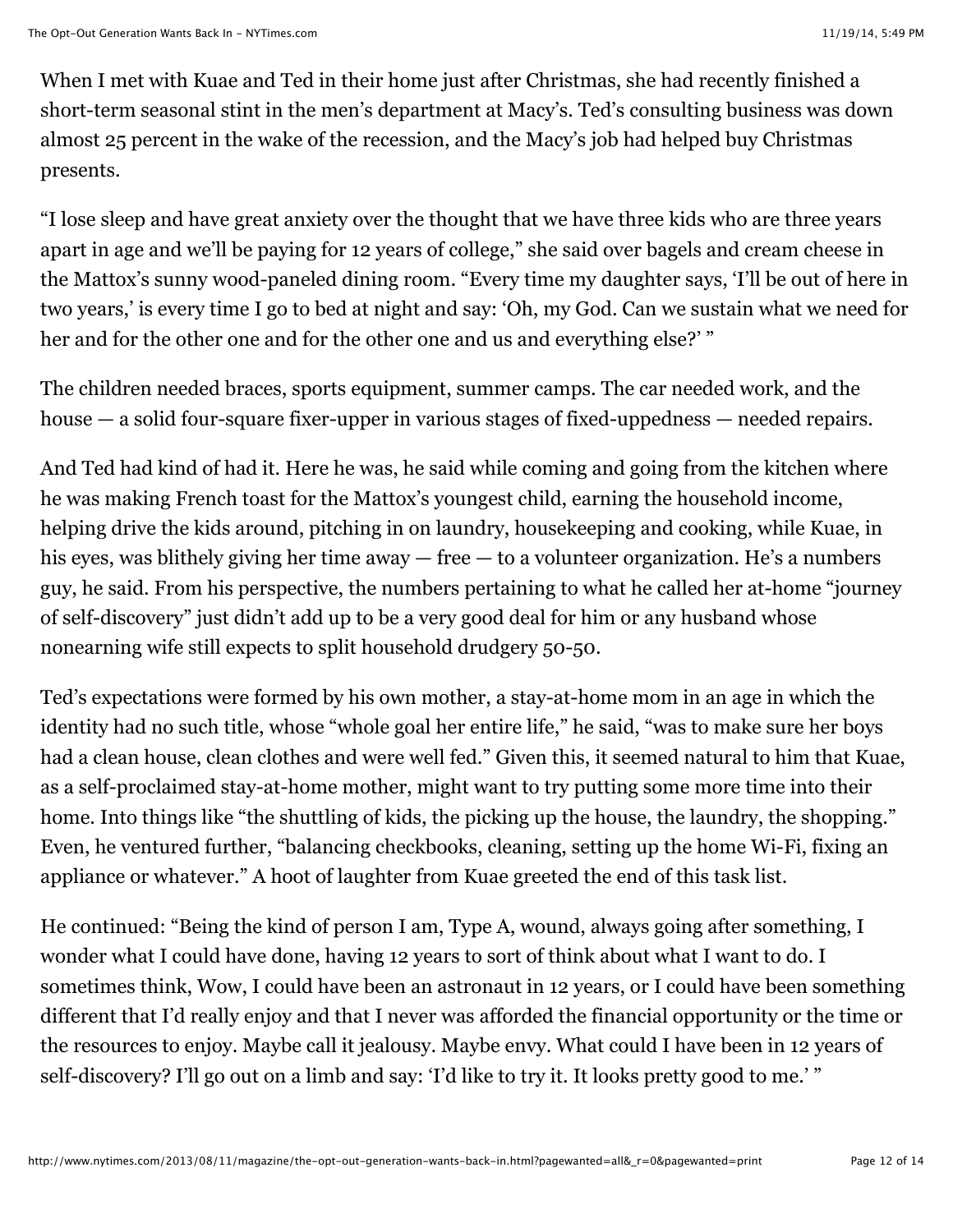Kuae spoke carefully: "I don't think Ted views me as a stay-at-home mom as he did before as a working mom — I think he has struggled with assigning value." Her soft, open face was set like a stone.

**"When a mother** works, something is lost," the author Caitlin Flanagan once wrote. But when a mother leaves the work force, a great deal is clearly lost, too. Beyond the personal losses — the changes in the dynamic of a marriage or the cumulative financial effects of many years of not working — there is the collective impact to consider. It's hard not to be discouraged by the numbers. Over the last 10 years, the decades-long advancement of women to higher positions in business and politics seems to have stalled. According to the nonprofit research group Catalyst, women now account for just 4 percent of Fortune 500 chief executives, 17 percent of corporate board seats, 20 percent of law partners and 19 percent of Congress (thanks to a big bump in the 2012 elections). A younger generation of female high achievers, especially those who aren't most highly privileged, aren't getting a very hopeful message. And without women in powerful positions pushing for change, employers have less incentive to alter workplace practices that may encourage women to exit after they have children. "Once they leave the corporate workplace, their ability to imbue workplace culture with their values is gone," Pamela Stone says of the women she has studied. "They leave, and the door closes behind them, and everything stays the same."

But most people don't make life decisions based on statistics or the collective good. And not a single woman I spoke with said she wished that she could return to her old, pre-opting-out job no matter what price she paid for her decision to stop working. What I heard instead were some regrets for what, in an ideal world, might have been — more time with their children combined with some sort of intellectually stimulating, respectably paying, advancement-permitting part-time work — but none for the high-powered professional lives that these women had led.

Men, too, are feeling the crunch of excessively demanding work. They now report more work-life stress than women do, according to the Families and Work Institute. They also may be penalized more than women if they try to accommodate their work schedules to the needs of their children, as research appearing in the June issue of The Journal of Social Issues shows. It's perhaps not surprising, then, that some husbands find themselves eyeing their wives' lives at home with envy. "Men want to say we're more than a paycheck," Ted Mattox told me. "There has to be something more than going to work for 50 years and dying."

To find time for that "something more," husbands would need to join with their wives in rejecting nighttime networking sessions and 7 a.m. meetings. They would have to convey to employers that work-life accommodations like flexible hours or job sharing aren't just for women and that part